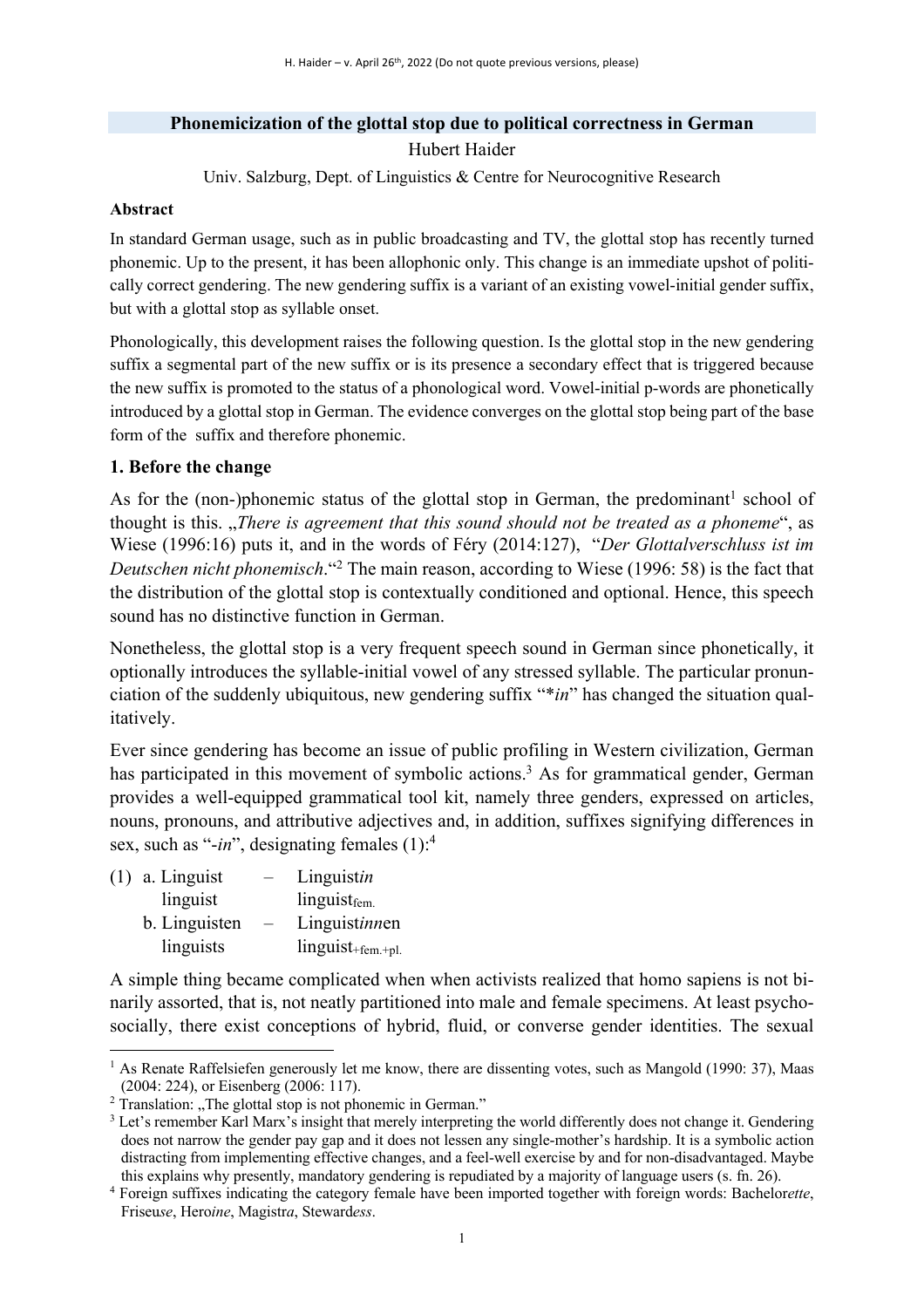categorization of such persons lacks an adequate linguistic signification. Repair attempts readily introduced the "gender star"5 exemplified in (2), as an, albeit imperfect, solution.

(2) Linguist\**inn*en

linguist\*<sub>FEM+PLURAL</sub> 'linguists' (collective, of any sexual identity whatever)

The asterisk preceding the suffix is to signify binary as well as non-binary or genderqueer identities. The usage of an asterisk in this particular function started in Britain, where it is known since the 90ies, and made its way into German. In the meantime, the Oxford English Dictionary has registered it, as Steinmetz (2018) comments: "*trans\*: originally used to include explicitly both transsexual and transgender, or (now usually) to indicate the inclusion of gender identities such as gender-fluid, agender, etc., alongside transsexual and transgender*."

The immediate but obvious drawback of the ingenious way out of a putative dilemma of binarity is this. The asterisk grapheme does not correspond to a speech sound and therefore is unpronounceable. Moreover, it can only be used in written language, thereby evidently discriminating against another sizeable group of already discriminated persons, namely functional analphabets. This is the moment when the glottal stop timely entered the scene. News anchor personnel has started to interpret the asterisk as a signal of phonetic disintegration of the suffix. Consequently, the suffix "\**in*" gets pronounced as an unintegrated vowel-initial linguistic morpheme, which needs or warrants to be initiated in the phonetically standard way of German, namely by a glottal stop.

### **2. After the change**

Since a year or two, the plural of suffixed nouns denoting females (3a), such as female feminists for example, and the politically correctly *gendered* plural "feminists" (3b) are phonetically differentiated by means of the glottal stop.6

(3) a. Feministinnen – [feminɪstɪnən] female feminists b. Feminist\*innen – [feminɪst**ʔ**ɪnən] feminists (female, male, diverse, etc.)

The difference between (3a) and (3b) is phonemic, given that a phoneme of a given language is the smallest distinctive unit of speech distinguishing one word (or morpheme) from another. The glottal stop in (3b) meets this definition. The suffix "-*in*" without glottal stop in (3a) denotes the respective set of female referents while the variant with a glottal stop (3b) denotes the entire set, consisting of females, males, and any kind of 'non-binary' identities. Consequently, the glottal stop suddenly qualifies as phonemic. It is the phoneme that differentiates minimal pairs such as (3a) and (3b). The suffix is productive and thereby, the set of minimal pairs correspondingly increases. Presently, the phonemic glottal stop in German is distributionally restricted, namely confined to the gendering suffix '-*in*'. It is difficult to predict whether such an intervention will be short-lived or not.7 In any case, the glottal stop has not (yet) been generalized to

 $5$  See: https://en.wikipedia.org/wiki/Gender\_star

<sup>6</sup> In German, it is named "*Gender-Pause*" (gender pause); see https://de.wikipedia.org/wiki/Gender-Pause. For sound samples you may consult the web, e.g.: https://www.youtube.com/watch?v=8aooftBP2Bg (Sept. 25, 2021).

 $^7$  In 2019, the "Verein Deutsche Sprache" (= Association for German language) posted a petition signed by prominent figures of all stripes for stopping the "monkey-business of mandatory gendering". https://vds-ev.de/gegenwartsdeutsch/gendersprache/gendersprache-unterschriften/schluss-mit-dem-gender-unfug/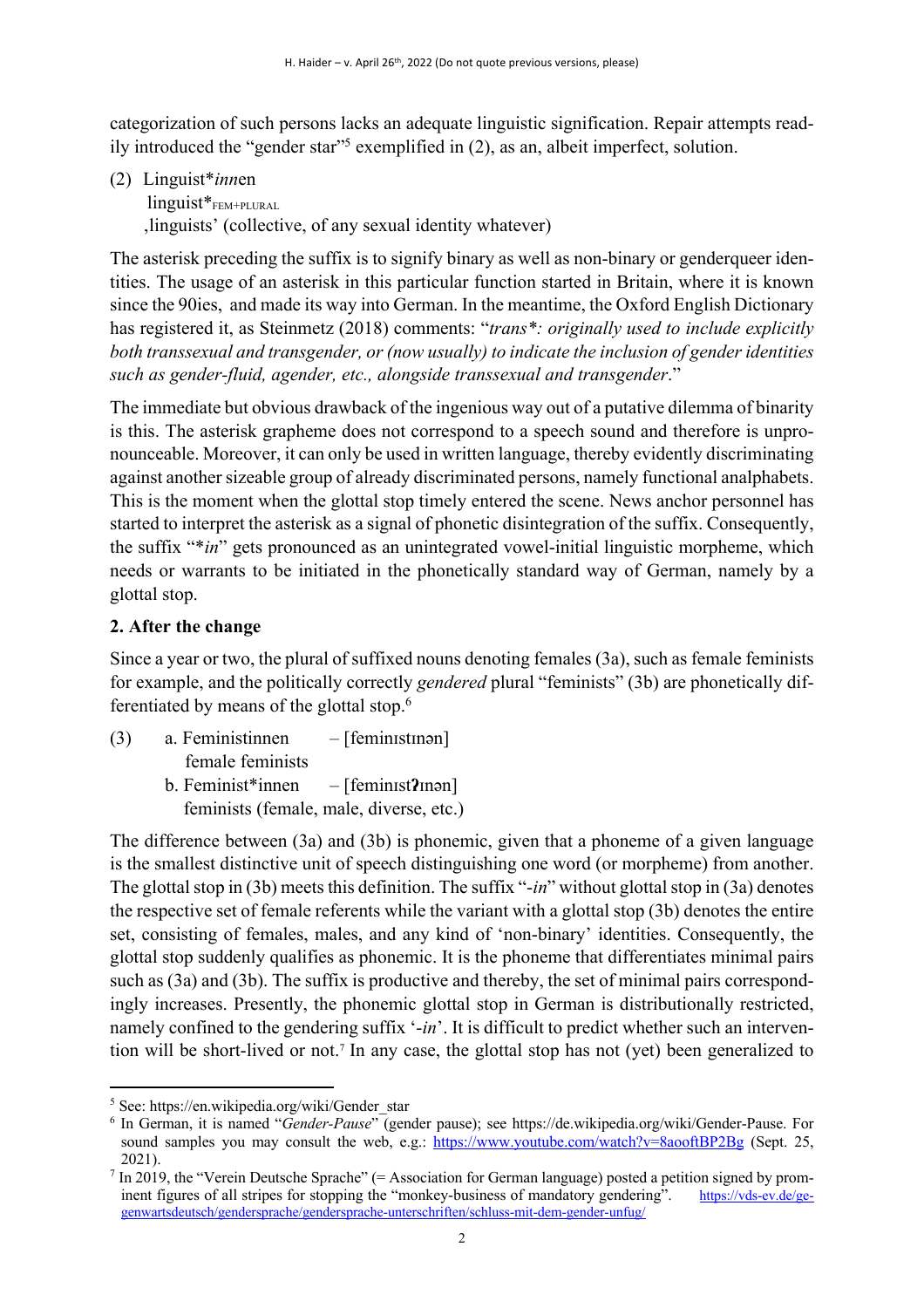other, gendering suffixes of foreign origin such as '-*esse'* or '-*ette'*, as in (4a,b), with the exception of some forerunners.8

| (4) a. Steward*essen                    | b. Baron <sup>*</sup> essen          |
|-----------------------------------------|--------------------------------------|
| stewards (male, female, or divers)      | barons (male, female, or divers)     |
| c. Pro*etten                            | d. Bachelor <sup>*</sup> etten       |
| professionals (male, female, or divers) | bachelors (male, female, or diverse) |

The extension of the starring convention of  $\ldots$ -\*in" to  $\ldots$ -\*ette",  $\ldots$ -\*ess(e)" und  $\ldots$ -\*euse" is likely to be hampered<sup>9</sup> by the fact, that some of these forms are felt to be discriminatory, as for instance *"-euse*": *"Masseurin*" (masseuse) is neutral while *"Masseuse* " (masseuse) is connotatively marked. According to Duden, the former prescriptive grammar of German, the same is true for "Friseurin" (hairdresser<sub>fem.</sub>) vs. "Friseuse" (hairdresser<sub>fem.</sub>), which is characterized as "*umgangssprachlich abwertend*" (= colloquially depreciative).10

### **3. Alternative accounts?**

The conjecture of the out-of-the-blue phonemicity of the glottal stop ventured in this squib needs to be theoretically contextualized. Caroline Féry succinctly formulated her judgement as follows: <sup>11</sup> What apparently has changed is the fact that phonologically, the suffix "-*in*" has acquired the status of a prosodic word.<sup>12</sup> Völkening (2022) supplies detailed argumentation for the p-word thesis. According to the p-word analysis of the suffix pronounced with a glottal stop (5a), the word structure (5a) differs from (5b). In (5a), the suffix  $\frac{*}{\text{in}}$  is a p-word, while in (5b), the suffix /in/ does not qualify as p-word.

- (5) a. [Koordinator[ $*in_{\infty}$  en]<sub> $\infty$ </sub> [coordinators[male/female/divers]-pl.] b. [Koordinatorinnen]<sub>0</sub>
	- [coordinatorsfem.-pl.]

In the p-word analysis of  $\sqrt{k}$ in, the phonological difference between (5a) and (5b) reduces to a difference in the prosodic structure. In one case, viz. (5b), the suffix /in/ is prosodically integrated into the stem, in the other case, viz. (5a), it is a p-word. In this case, the occurrence of the glottal stop is predictable. It follows from the rule that a vowel-initial p-word is augmented by a glottal stop, as in (6a) in contrast to (6b).<sup>13</sup> If the gendering "\**in*" is structurally represented as a p-word, it will be subject to this rule.

| (6) a. Spiegelei – ['fpi:gəl ?aı] | $[=SpiegelN + E1N)$        |
|-----------------------------------|----------------------------|
| mirror-egg ('fried egg')          | $mirror + egg$             |
| b. Spiegelei – [spigal al]        | $[= Spiegel + -eigdiffix)$ |
| $mirror+suffix$ (, mirroring')    | mirror + $\textit{suffix}$ |

<sup>8</sup> Here is a first find: "*Bachelor\*ette of Arts*" (https://soundcloud.com/sender-der-kuenste/bachelorette-of-arts-ep1) <sup>9</sup> This is what Richard Wiese suggests in a personal communication (by mail, April 2022).

<sup>10</sup> https://www.duden.de/rechtschreibung/Friseuse [9. 4. 2022]

<sup>11</sup> Personal communication by mail (Sept. 2021): "*Was sich anscheinend geändert hat, ist, dass /-in/ den Status eines prosodischen Worts erreicht hat*" ('What has apparently changed is the status of /-in/, which has become a prosodic word.')

<sup>&</sup>lt;sup>12</sup> A phonological word (= p-word) is a constituent of a phonological phrase:  $[p \dots [ \omega] [\phi [\sigma \dots]]]$ ].

P = phonological phrase; ω = p-word; φ = foot; σ = syllable.<br><sup>13</sup> According to Wiese (1996: 59), in German, a glottal stop is inserted as syllable onset whenever the prosodic foot of a p-word would consist of a syllable without onset.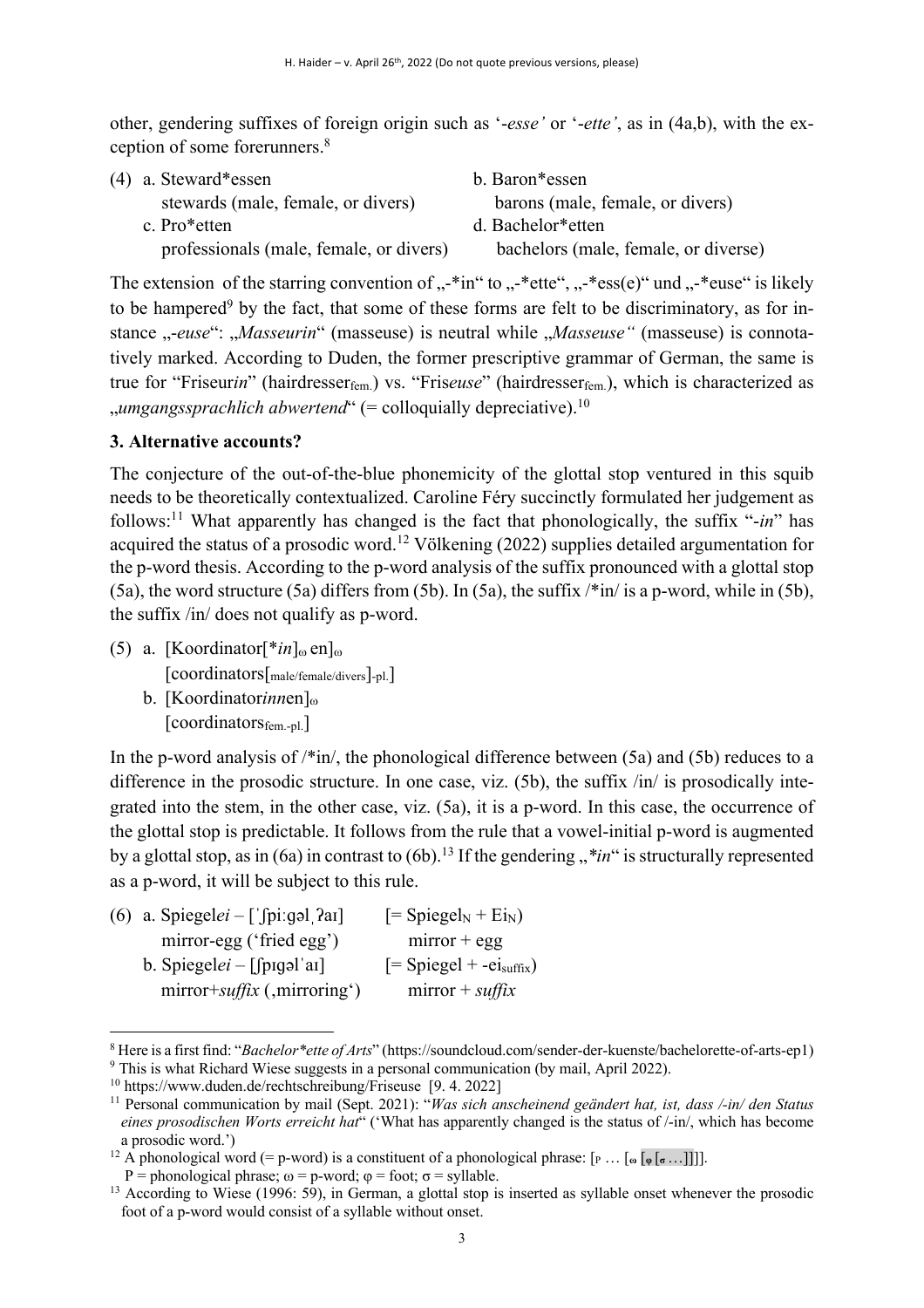Given this set of facts, the issue that needs to be decided is this. Is the glottal stop the automatic consequence of a prior *change of the prosodic status* of the suffix or is the change of the prosodic status a result of *the prior change of the base form* of the suffix? This is a question of cause and effect. In one case, the change of the prosodic status would be the cause, in the other case it would be the effect. In other words, the crucial question is this: Is the glottal stop a segment of the base form of a new suffix, derived from the existing suffix /-in/, as in (7a), or is the glottal stop the result of an allomorphic, rule-governed insertion, as in (7b).

 $(7)$  a.  $[2\text{m}]_{\text{O}}$ b.  $\lceil \text{Im} \rceil_{\omega} \rightarrow \lceil \text{2} \rceil$ -insertion  $\lceil \text{2} \text{Im} \rceil$ 

If (7a) is the correct analysis, the glottal stop is a segment of the base form of the suffix<sup>14</sup> and therefore, the p-word status is the result of the phonological structure. Consonant-initial suffixes are prosodically not integrated into the stem (Raffelsiefen 2000: 53). If, on the other hand, (7b) is the correct analysis, the glottal stop is inserted by the phonological rule that modifies the syllable onset of a p-word (see fn. 13). In (7a), the glottal stop is phonemic while in (7b), it is allophonic.

Let us start with the etiology of the actual situation. At the beginning there was the suffix /in/ for explicitly referring to females (8a), and there was the generic use of nouns.<sup>15</sup> In (8b), the masculine noun "Chef" (boss) is used generically, that is, for referring to any person of any gender who is a boss. Pushed by affirmative actions, the generic usage is gradually replaced by the combination of a given noun and the suffix /in/, separated by a slash, a colon, or with the suffix in brackets or with capitalizing the letter "I" of the suffix (8c). The use of an asterisk ("gender star") was the next step (8d), and it came along with a change in the semantics of the suffix. The suffix /in/ is the conventional way of deriving nouns denoting females, while the new variant, viz. the starred suffix /\*in/, is the innovation for denoting the entire set of referents with any kind of sexual identity. So, /in/ and /\*in/ have ended up as two semantically different morphemes.

(8) a. Chefin

bossfem.

- b. Frauen sind die besseren Chefs.16 women are the better bosses<sub>m</sub>.
- c. Chef/in; Chef:in; Chef(in), ChefIn boss/*fem.* 'male or female or diverse boss'
- d. Chef\*in<sup>17</sup>

What was still missing was the *phonetic* differentiation of the two suffixes. This is the point when the glottal stop entered the scene as the phonetic signal of the non-integration of the suffix /\*in/ in contrast to the integrated suffix /in/ for females. Since vowel-initial suffixes are always integrated in German, a non-integrated /\*in/ would violate the grammar of German, unless the

<sup>15</sup> "eine männliche Katze" (a<sub>fem.</sub> male<sub>fem.</sub> cat<sub>fem.</sub>) or "*ein weiblicher Täter*" (a<sub>m.</sub> female<sub>m.</sub> perpetrator<sub>m.</sub>).

<sup>&</sup>lt;sup>14</sup> According to Zifonun (2018: 52), the suggestion that the glottal stop is part of the base form goes back to Anatol Stefanowitsch, who has suggested this in his language-blog.

<sup>16</sup> https://www.zeit.de/zeit-magazin/2022/17/harald-martenstein-fuehrungskraft-chef-persoenlichkeitstypen

<sup>17</sup> https://www.scribbr.de/richtig-gendern/gendersternchen/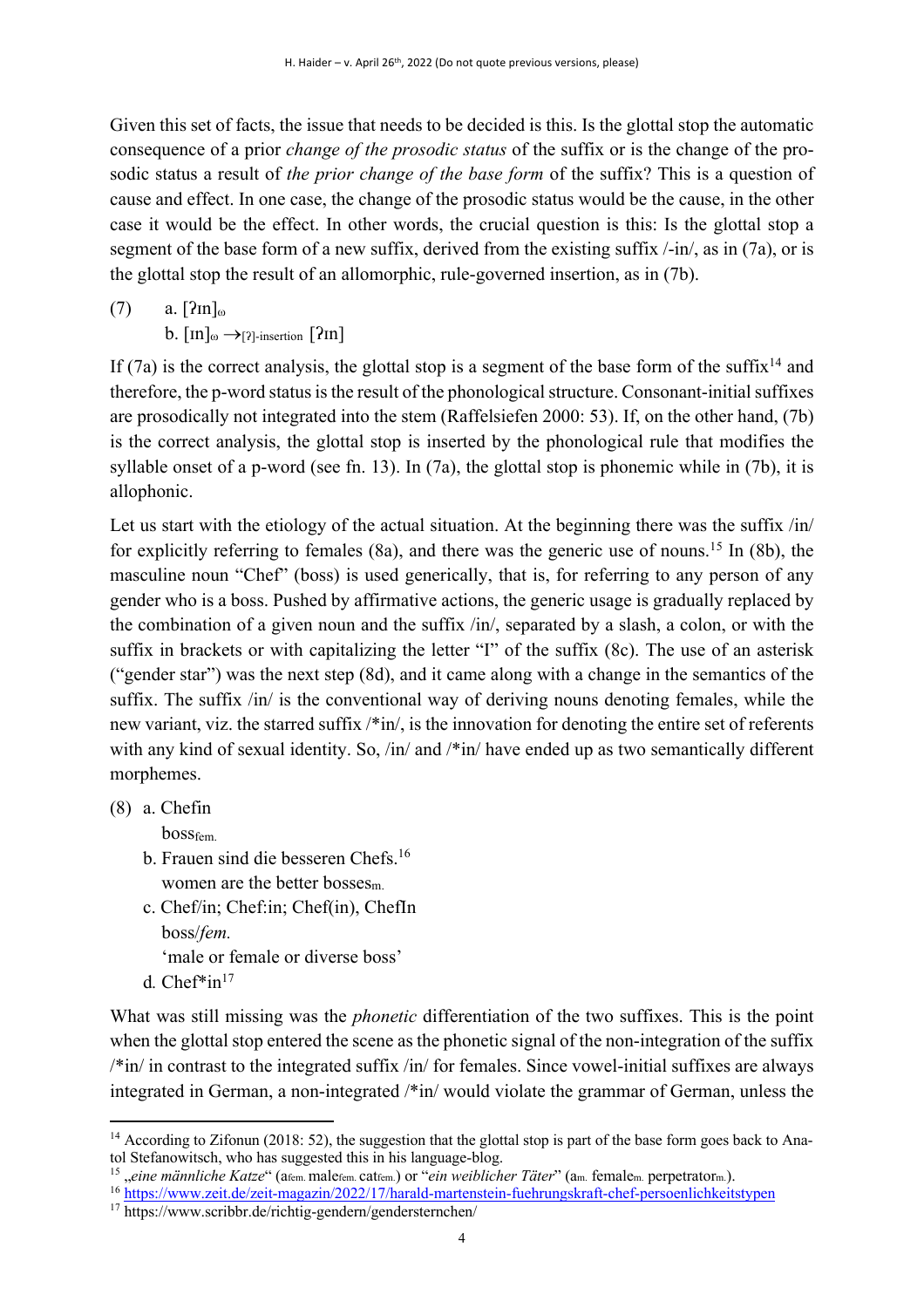glottal stop is regarded as part of the suffix. In this case, the suffix counts as consonant-initial. Consonant-initial suffixes are generally not integrated (Raffelsiefen 2000: 51) and are potential p-words, as Raffelsiefen (2000: 53) emphasized: "*only consonant-initial suffixes form separate p-words*". Integration and non-integration show in syllabification. Integrated suffixes are resyllabified, as in (9a), with points marking the syllable boundaries. The non-integrated suffix in (9b) is not re-syllabified since *"consonant-initial suffixes are not syllabified together with their stem whereas vowel-initial suffixes always are* (Raffelsiefen (2000: 51).

|  | (9) a. Spie.ler – Spie.le.rin – Spie.le.rin.nen |                                         |
|--|-------------------------------------------------|-----------------------------------------|
|  | $player - player$                               | $-p$ layers <sub>m</sub> ./f./diverse   |
|  | b. Spie.ler.*in                                 | $-$ Spie.ler. *in.nen                   |
|  | $player_{m./f./diverse}$                        | $-p$ layers <sub>m</sub> /f/diverse-pl. |

If this is the correct description, the glottal stop has become phonemic. First of all, its distribution is not optional anymore but distinctive. It is the distinctive element for distinguishing two productive suffixes, namely the new suffix /\**in*/, denoting persons of any gender, and the 'old' suffix */in/* for deriving nouns that explicitly refer to females. The new variant of the suffix /in/, namely /\*in/, in its base form, is introduced by the glottal stop, that is, by a consonant. Therefore it behaves prosodically like most other morphemes with a consonant-initial syllable structure, namely as a p-word.

Now, let us briefly examine the alternative analysis, that is, the spontaneous upgrading of  $\frac{\text{min}}{\text{min}}$ to the status of a p-word. In this case, the glottal stop remains allophonic. It is inserted by the general phonological rule of Wiese (1996: 59), described in fn. (13), and replaces the otherwise empty onset of the foot of a p-word. So, the p-word status would trigger the occurrence of the glottal stop.

Although this is a correct characterization of the *potential* source of a glottal stop in the phonetic realization of /\*in/, the p-word hypothesis for /\*in/ does not answer the essential question, namely, the source of the p-word status of  $\frac{\pi}{n}$ . This is the status of a prosodic category and not the status of a lexical category:

"*The prosodic word (a.k.a. phonological word, or p-word) is a constituent that references morphological information in a generalized manner. Its relevance across languages is evidenced in requirements on the minimal permissible size/weight of phonologically free units, and in restrictions and processes referencing a domain greater than the syllable or foot, but smaller than a prosodic phrase*." (Hildebrandt 2015: 221).

The property of being a p-word is a structural property and not a property of lexical differentiation. Prosodic properties are not generally excluded from subserving lexical differentiation, such as the lexical accent, <sup>18</sup> but  $[\pm p$ -word] is no such property. Moreover, the suffix /\*in/would be the only vowel-initial suffix in German with a p-word status. Vowel-initial suffixes are integrated into the stem in German.

<sup>&</sup>lt;sup>18</sup> In Russian or English, for instance, the position of the word accent can be lexically determined. Myka (múka = agony) und мука (muká = flour) are distinguished by accent (s. Hall 2000). In English, the accent distinguishes *insight* ['insait] und *incite* [in'sait], or N°-V°-pairs such as éxport<sub>N</sub> vs. to exporty. German offers hardly any examples: Àugust (first name) vs. Augúst (the month August), Róman (first name) vs. Román (novel).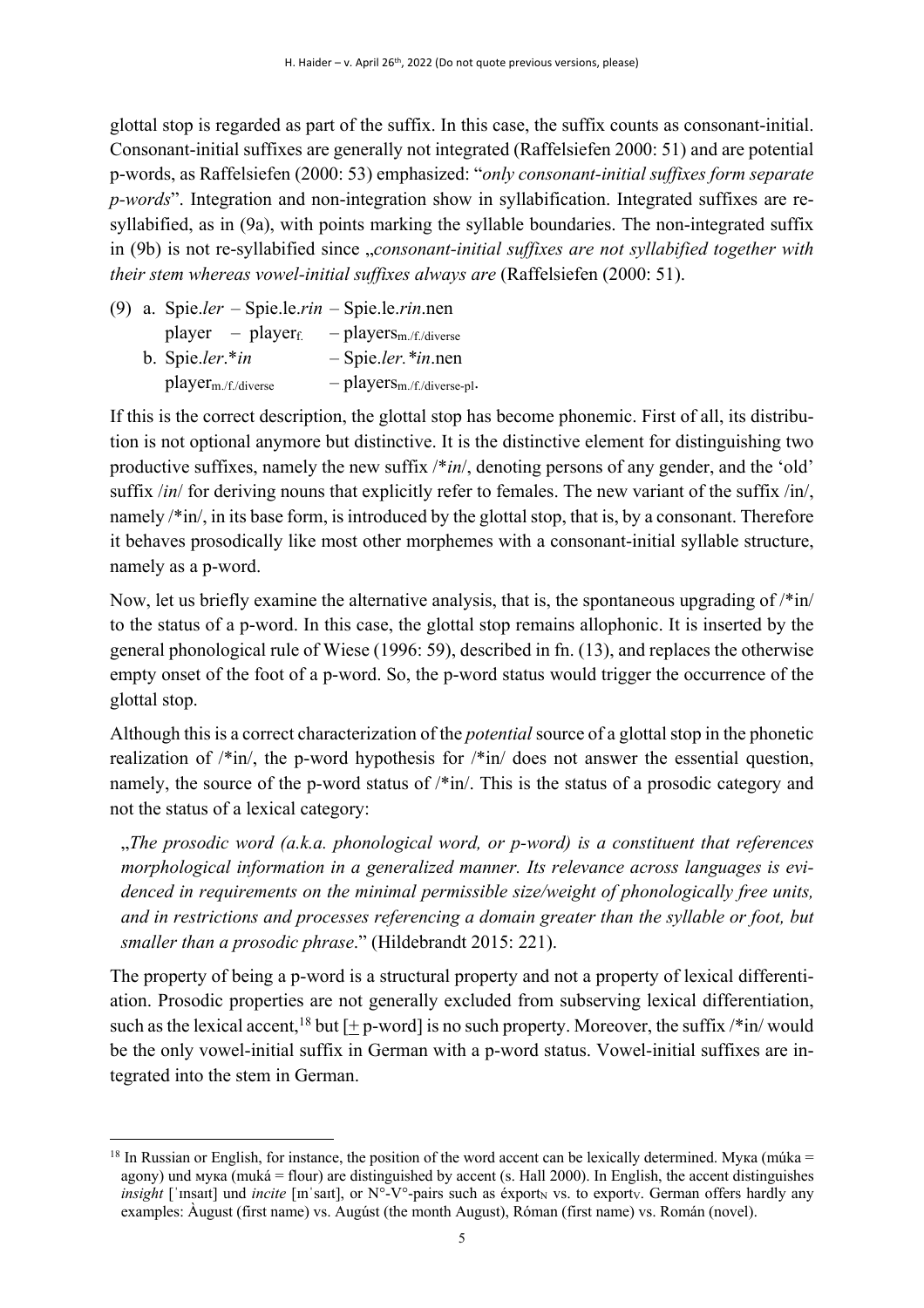The two competing analyses do not differ in ascribing p-word status to the new suffix  $\frac{\partial^2 f}{\partial x^2}$ . They differ with respect to the phonological source of the glottal stop in the onset of  $\ell^*$ in/. In the base-form analysis, /\*in/ differs from /in/ in the onset. The base form with the glottal stop in the onset is the result of making the non-integrated usage of the suffix compatible with the prosodic structures of German.

Originally, the non-integration was the effect of a reading pronunciation. Any one of the alternative writing conventions in (10) presents the sequence of the noun and the suffix as two separate signs. If pronounced as a *separate* sign, /in/ is subject to the onset-insertion rule and is pronounced with an initial glottal stop. This allophonic glottal stop has been re-analysed as a phonemic glottal stop in the onset of the base form of the new suffix /\*in/, setting it off from the existing suffix /in/. Non-integrated suffixes are consonant-initial in German. The p-word status of the new suffix is a collateral property of its consonantal onset.

 $(10)$  Chef/in – Chef:in – ChefIn vs. Chef\*in *bossm./fem.* vs. *bossm./fem./div.*

In German, the p-word status is difficult to identify empirically since the factors that reveal a p-word are often masked by interacting, heterogenous factors. Here is an example. There is a form of coordination-reduction that goes beyond lexical word boundaries. It is called *p-word deletion*. Wiese (1996: 70), relying on Booij (1985), employs this phenomenon as diagnosis for p-words (11), under the assumption, that the deleted part of the left conjunct must not be smaller than a p-word.

- (11) a. Ritterschaft- und Bauern*schaft*  knighthood- and peasanthood
	- b. Heiserkeit- oder Übel*keit* hoarseness- or sickness
	- c.\*winz- oder ries*ig* tiny- or mighty
	- d.\*Versicher- und Verwalt*ung*en insuring or adminstrating (companies)

Deleteable suffixes are those with an initial consonant, such as *"schaft"* (11a), *or* "keit" (11b), but not vowel-initial suffixes such as *"ig"* (14c) or "*ung"* (14d). The examples (14c,d) are not representative, however. Smith (2003: 217) emphasized that the remaining part of the left conjunct must meet a constraint, too. The remainder must be a lexical item. "winz-" in (11c) does not meet this requirement, since it is no lexical morpheme. As for the non-deletability of "*ung*", there are acceptable corpus-search findings such as  $(12)$  that seem to contradict:<sup>19</sup>

(12) a. jede Befüllung und Entleer*ung*<sup>20</sup>  *any refilling and emptying* b. eine Vergrößerung oder Verkleinerung des Durchmessers<sup>21</sup> an increasing or decreasing (of) the diameter

<sup>&</sup>lt;sup>19</sup> In Richard Wiese's opinion (p.c. by mail), such examples are phenomena of written professional language.

<sup>20</sup> http://www.komfortlüftung.at/fileadmin/komfortlueftung/Klassenzimmer/61\_QK\_Klassenzimmer\_Homepage\_mit\_Erlaeuterungen\_\_OIB\_2017\_.pdf

<sup>21</sup> https://www.speedweek.com/sbk/news/36930/Ducati-braucht-Trockenheit-zum-Ueberleben.html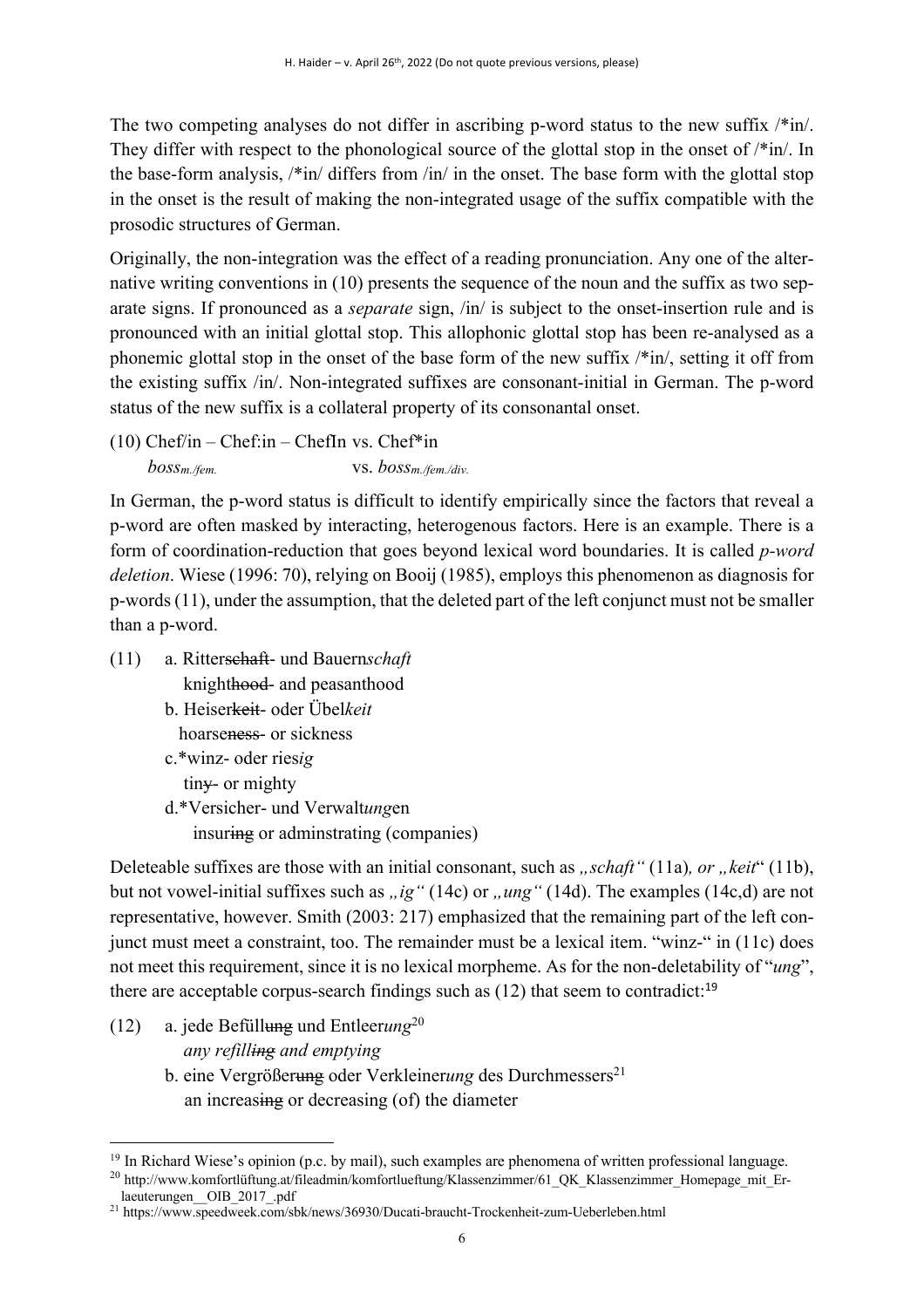c. keine Verbesserung oder Verschlechterung<sup>22</sup> no improvement or debasement

P-word deletion, applied to the two variants of the gendering suffix, is expected to discriminate the p-word /\*in/ from the integrated syllable /in/. The first one, but not the latter one, ought to be deleteable under p-word deletion. Intriguingly, there is no detectable contrast. Not only the new p-word suffix /\*in/, but also the integrated suffix /in/ is acceptable under p-word deletion (13).

- (13)a. die Sänger- und Schauspieler*innen* Anna Krämer und Susanne Back23
	- b. Schon vorher hatte die Dichter- und Malerin ihre Gedichte äußerst positiv beurteilt.<sup>24</sup>
	- c. die begeisterte Reiter- und Schwimmer*in*<sup>25</sup>

Note that the remnants in the left conjuncts of (13) are clipped at the morpheme boundaries and not at the syllable boundaries. In the undeleted version, the stem would be re-syllabified, with /r/ becoming the onset of the final syllable, viz. /rin/. Examples such as (13) demonstrate that p-word-deletion is an unreliable criterion for checking the p-word status of /\*in/ in contrast to /in/. The only fully reliable criterion is re-syllabification as a property of integrated, vowelinitial suffixes, as illustrated in (9).

The evaluation of the comparison of the two analysis options – different phonological base forms for the two suffixes vs. different prosodic structures – leads to the conclusion that the primary differentiation is segmental. This is an instance of a well-known type of a phonological change that turns an allophone into a phoneme (Kiparsky 2015).

The difference in the prosodic structure is a consequence of the segmental difference. For the alternative account according to which the two suffixes differ primarily in the assignment of the p-word status to the new variant, with glottalization as a secondary effect, compelling, empirically ascertainable facts are wanting.

### **4. Bottom line**

The first step towards the phonemicization of the glottal stop in German, as described above, has been a virtually instantaneous phonological change provoked by fiat. The pronunciation of the suffix /in/ preceded by the "gender star", viz. /\*in/, has created a set of minimal pairs with a phonemic glottal stop since it implied a reanalysis of the syllable-initial glottal stop of the suffix. Presently the situation is diglossic since the politically correct positioning of the glottal stop is mainly confined to public speech and mostly smiled at in every-day conversation.<sup>26</sup>

<sup>22</sup> https://www.speyer.de/de/standort/bauen/rechtskraeftige-bebauungsplaene/011g-kaserne-lyautey-1-aenderung-baustoffmarkt/011g-begruendung-internetfassung.pdf?cid=28f

<sup>&</sup>lt;sup>23</sup> https://www.schwetzinger-zeitung.de/orte/plankstadt\_artikel,-plankstadt-schoene-mannheims-zeigen-best-of-show-\_arid,1488885.html

<sup>&</sup>lt;sup>24</sup> http://www.kernstockhaus.at/literaturarchiv/ursel-peter.html

<sup>25</sup> https://www.lokalkompass.de/arnsberg/c-vereine-ehrenamt/felix-bienstein-setzt-sich-gegen-seine-konkurrenten-durchabwechslungsreiches-programm-fuer-die-kinder\_a540649

<sup>&</sup>lt;sup>26</sup> According to a poll by the German TV company ZDF (July 16<sup>th</sup> 2021, "*Politbarometer*"), with a random sample of 1224 participants, 25% approved the usage of slashes or gender stars, 71% disliked it, and 4% abstained. In Bavarian legal texts, gender asterisks are not admitted (source: Text message of the Bavarian broadcasting company Bayerischer Rundfunk, Sept. 21, 2021). The strict gendering guidelines of Bavarian universities are under scrutiny by the ministry. (https://www.br.de/nachrichten/bayern/gendersternchen-leitlinien-von-bayerns-unis-werden-ueberprueft,Sj53zJm). The Prime Minister of Bavaria declares: "*Sprache ist frei*" ('language